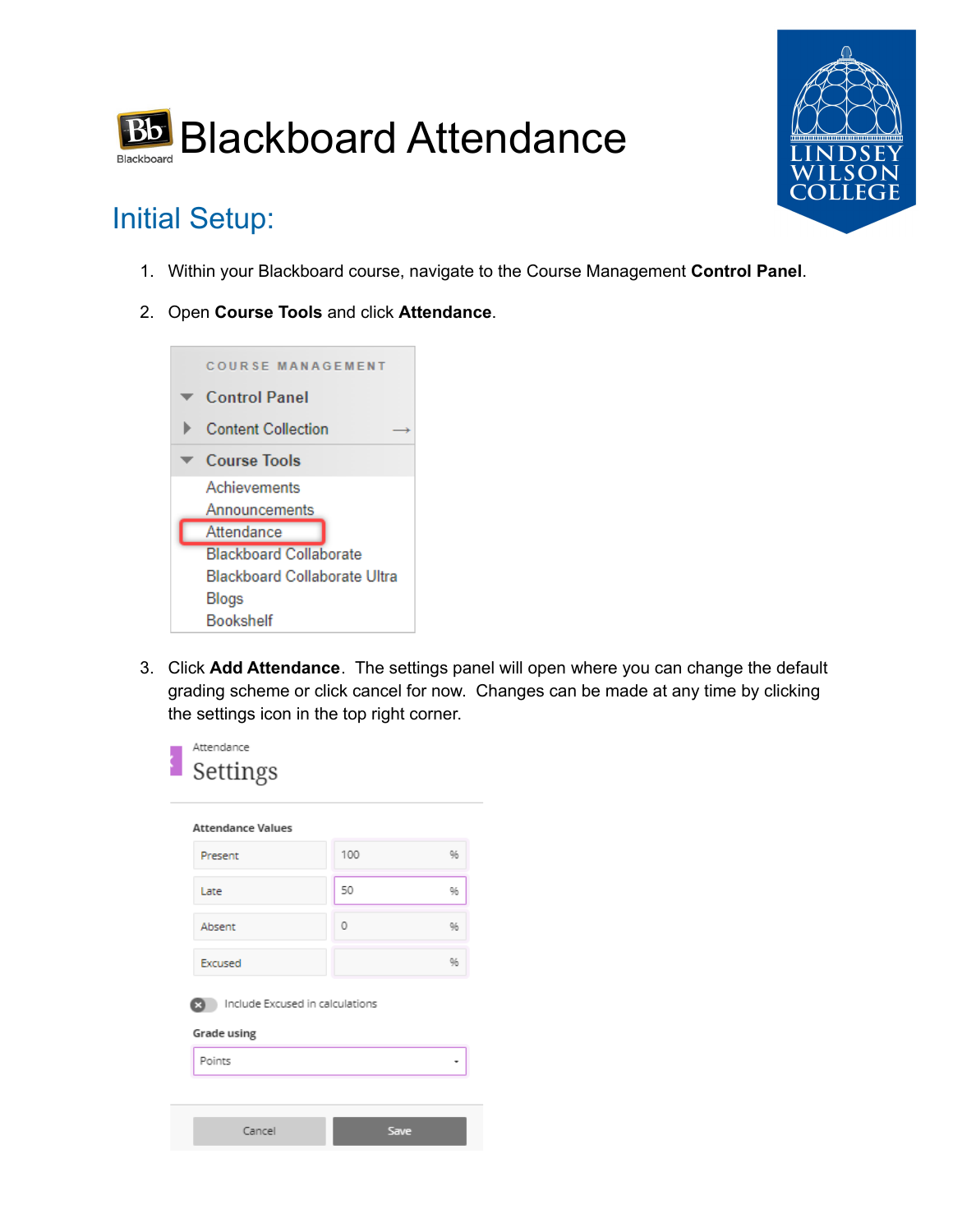4. An Attendance column will be added to the Grade Center, and students will be able to view their attendance from their My Grades page.

5. If you do not want the Attendance column to count towards your students' final grades, go to the **Grade Center**, click the **chevron** next to the Attendance column heading and select **Edit Column Information**. Scroll down and select **No** next to the option, "**Include this column in Grade Center calculations**."

|  | OPTIONS                                                                                                         |                                 |  |  |  |
|--|-----------------------------------------------------------------------------------------------------------------|---------------------------------|--|--|--|
|  | Select No for the first option to exclude this Grade Center<br>show column statistics to students in My Grades. |                                 |  |  |  |
|  | Include this column in Grade<br>Center calculations                                                             | $\bigcirc$ Yes $\circledast$ No |  |  |  |
|  | Show this column to students                                                                                    | Yes $\cap$ No                   |  |  |  |
|  | Show Statistics (average and<br>median) for this column to<br>Students in My Grades                             | Yes ⊚ No                        |  |  |  |

## Daily Attendance:

- 1. Navigate to the **Blackboard course > Control Panel > Course Tools > Attendance**.
- 2. Attendance will open in **Meeting View**. This view is for the current day's attendance.
- 3. To record attendance, click the appropriate status next to each student's name on the roster.

| Student | Today | Present | Late | Absent | Excused |
|---------|-------|---------|------|--------|---------|
|         | 100%  | Present |      |        |         |

- 4. You may want to click a status heading to mark all students with one action. For example, click **Present** and select **Mark all present** to mark all students present. Then, only change the status for individual students who are absent or late.
- 5. In the classroom, you can record attendance using the classroom computer, a tablet, or your mobile phone.